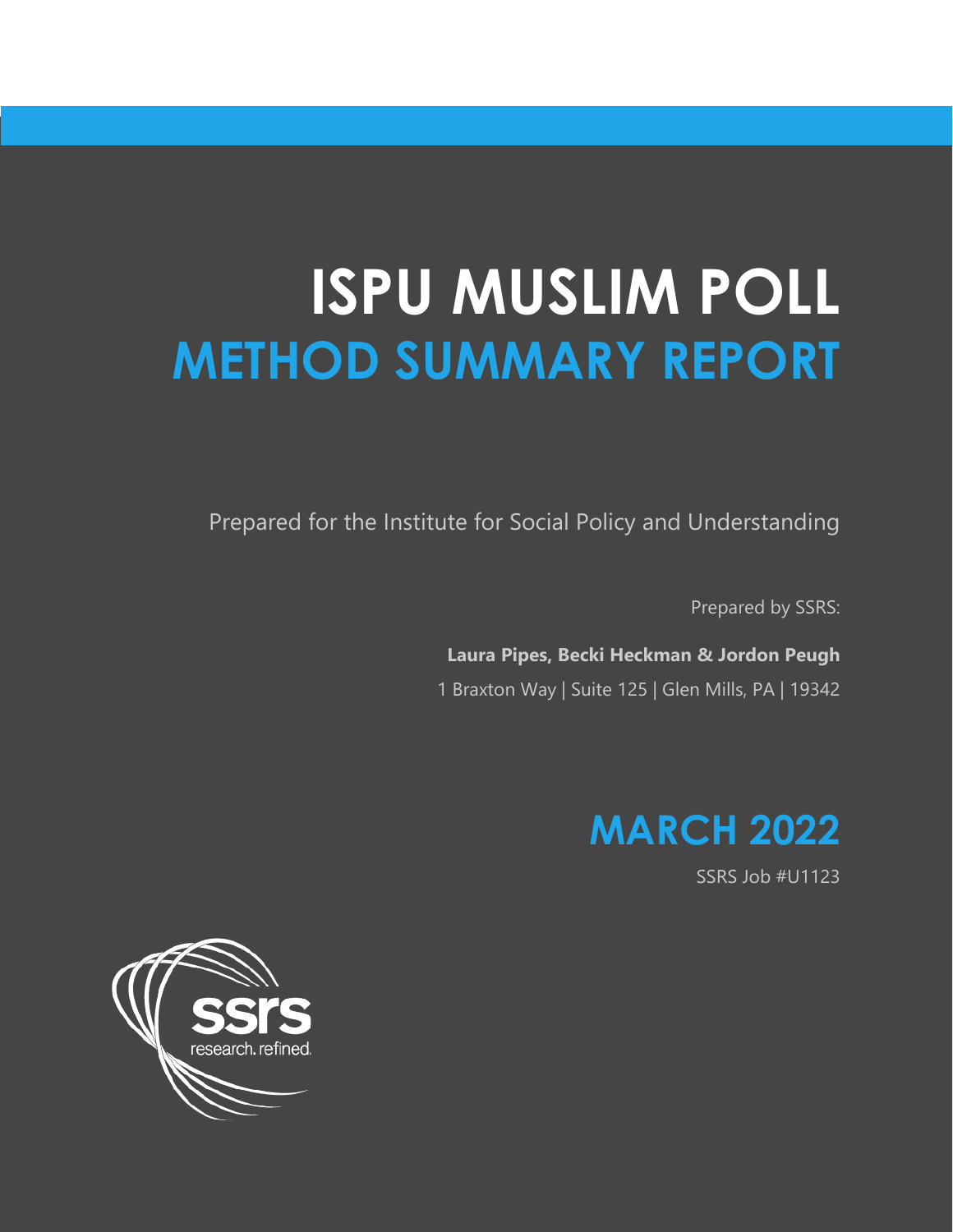# <span id="page-1-0"></span>**TABLE OF CONTENTS**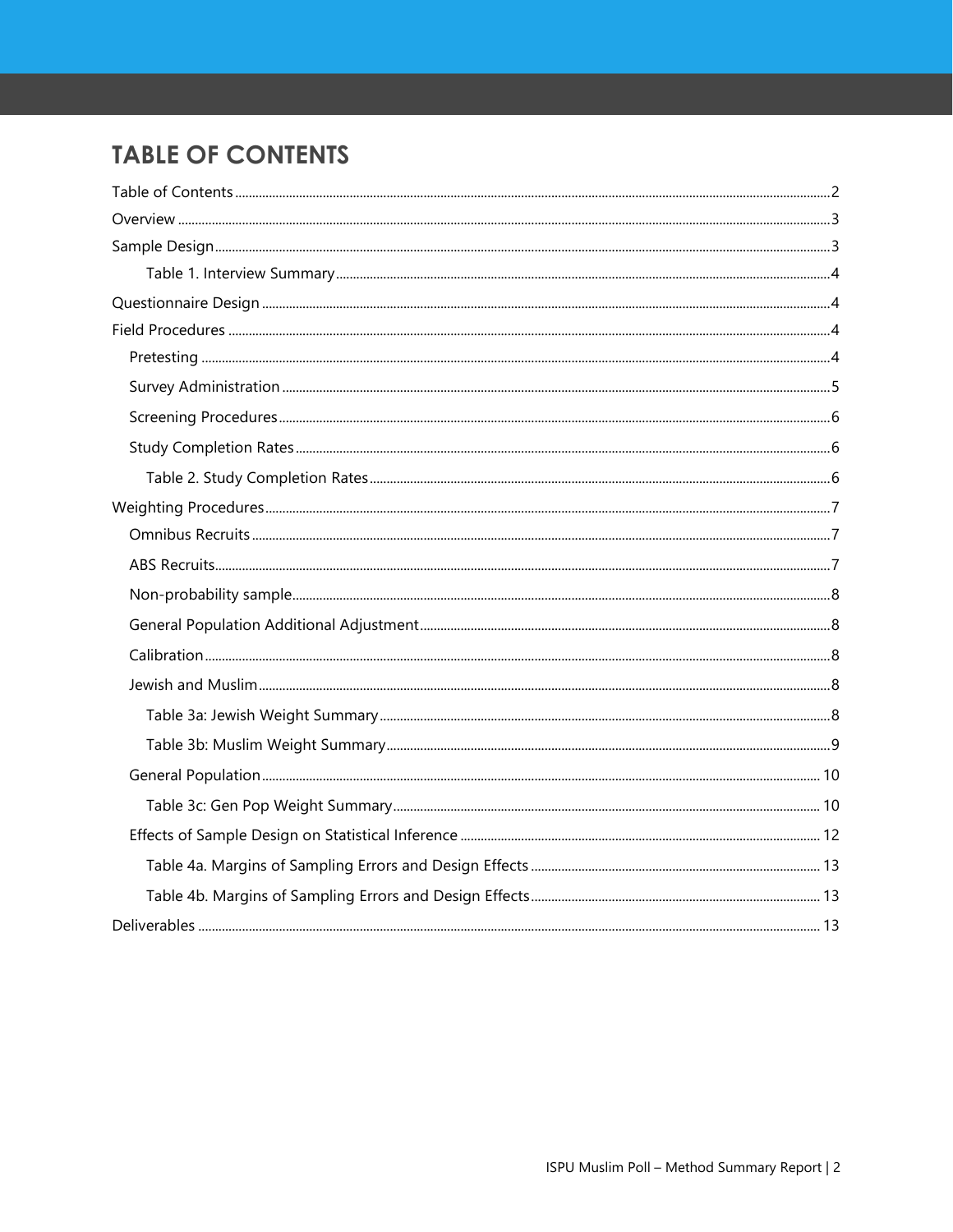# <span id="page-2-0"></span>**OVERVIEW**

SSRS conducted a survey of Muslims, Jews and the general population for the Institute for Social Policy and Understanding from February 22 through March 21, 2022. The study investigated the opinions of Muslims, Jews and the general population regarding politics, important issues facing the country, faith customs, and religious discrimination.

For the survey*,* SSRS interviewed 807 Muslim adults, 351 Jewish adults, and 1,001 adults from the general population<sup>1</sup>. A total of 2,159 respondents were surveyed. This report details the methodological components of the study: sample design, questionnaire design, programming, field operations, data processing, and weighting. The interviews were completed by phone and on the web. Among Muslim respondents, 214 interviews were completed over the phone and 593 were completed via web panels. Seventy-seven were completed via the SSRS probability panel and 516 were completed via a nonprobability panel. Among Jewish respondents, 315 interviews were completed over the phone and 36 were completed via the SSRS probability web panel. A total of 940 interviews were completed with general population adults via the SSRS probability web panel and 61 by phone with non-Internet respondents. Non-Internet respondents are respondents who do not use the Internet and do not have access to the Internet.

## <span id="page-2-1"></span>**SAMPLE DESIGN**

The sampling procedures were designed to efficiently reach the target populations of interest. The sample sources are listed below:

- Telephone Sample:
	- Prescreened Muslim households from the SSRS weekly national telephone omnibus survey from years 2014-2022.
	- Prescreened Jewish households from the SSRS weekly national telephone omnibus survey from years 2019-2022.
	- Prescreened non-Internet households from the SSRS weekly national telephone omnibus survey from years 2021-2022 (in order to fully represent the general population, including the non-internet).
- Web Sample:
	- SSRS Opinion Panel, SSRS's probability-based panel, was used to sample Muslim, Jewish, and General Population respondents.<sup>2</sup> Among the general population sample, we also oversampled Catholics and White Evangelicals in the panel to achieve a minimum of 200 completes in each religious group.

<sup>1</sup> Note that the general population included a small percentage of respondents who were Jewish and Muslim. These respondents are not included in this report when present counts for Muslim and Jewish respondents.

<sup>&</sup>lt;sup>2</sup> Additional information about the SSRS Opinion Panel can be found here: https://ssrs.com/opinion-panel/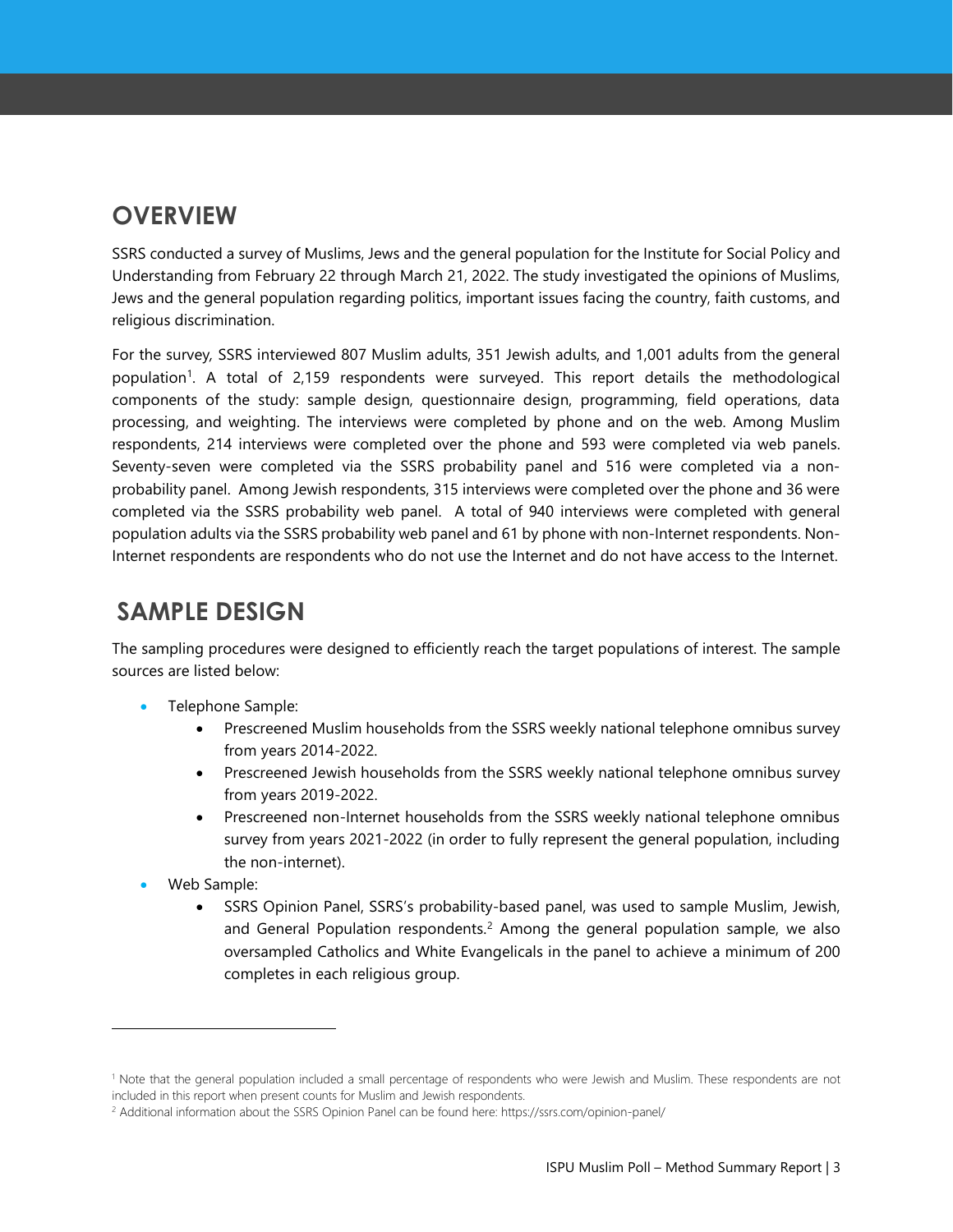• Non-probability online panel sample was used for additional Muslim respondents.

In total, 330 interviews were completed via cell phones, 260 via landline phones, and 1,569 via web survey. Table 1 summarizes the total number of interviews by sample type, religious affiliation/general population and sampling frame.

<span id="page-3-0"></span>

|                                                      | <b>Muslims</b> | <b>Jews</b> | <b>Gen Pop</b> | <b>Total</b> |
|------------------------------------------------------|----------------|-------------|----------------|--------------|
| <b>Telephone Samples</b>                             |                |             |                |              |
| Landline Prescreened Muslim                          | 34             | $\Omega$    | 0              | 34           |
| <b>Cell Prescreened Muslim</b>                       | 177            |             | 0              | 178          |
| Landline Prescreened Jewish                          | 2              | 190         | 0              | 192          |
| Cell Prescreened Jewish                              |                | 124         | $\Omega$       | 125          |
| Landline Prescreened Non-Internet General Population | 0              | 0           | 34             | 34           |
| Cell Prescreened Non-Internet General Population     | 0              | $\Omega$    | 27             | 27           |
| <b>Web Samples</b>                                   |                |             |                |              |
| Probability-Based Web Panel Muslim                   | 77             | $\Omega$    | $\Omega$       | 77           |
| Probability-Based Web Panel Jewish                   | 0              | 36          | 0              | 36           |
| Probability-Based Web Panel General Population       | 0              | $\Omega$    | 940            | 940          |
| Convenience (Non-Probability-Based) Web Panel Muslim | 516            | 0           | 0              | 516          |
| <b>TOTAL</b>                                         | 807            | 351         | 1.001          | 2.159        |

The General Population sample included respondents who were of Muslim or Jewish religion. These Muslim and Jewish respondents are not included in the counts shown here but are included in the final data of all Muslim and all Jewish respondents. Combined with the general population respondents, the total number of Muslim respondents is 814 and the total number of Jewish respondents is 364.

## <span id="page-3-1"></span>**QUESTIONNAIRE DESIGN**

The questionnaire was developed by the Institute for Social Policy and Understanding in consultation with the SSRS project team. Prior to the field period, SSRS programmed the study into our data collection platform, Confirmit, for both the phone/Computer Assisted Telephone Interviewing (CATI) and web portions of the study. Extensive checking of the programs was conducted to ensure that skip patterns and sample splits followed the design of the questionnaire.

## <span id="page-3-2"></span>**FIELD PROCEDURES**

#### <span id="page-3-3"></span>**Pretesting**

The 2022 American Muslim Poll pretest took place on February 14-15, 2022. A total of 15 interviews were collected, three with Muslim respondents, three with Jewish respondents, and nine with general population respondents. Overall, the questionnaire flowed smoothly, and respondents provided thoughtful and reasonable responses to the questions. As a result of the pretest, SSRS recommended a few changes to the instrument that were approved and implemented prior to launch on February 22.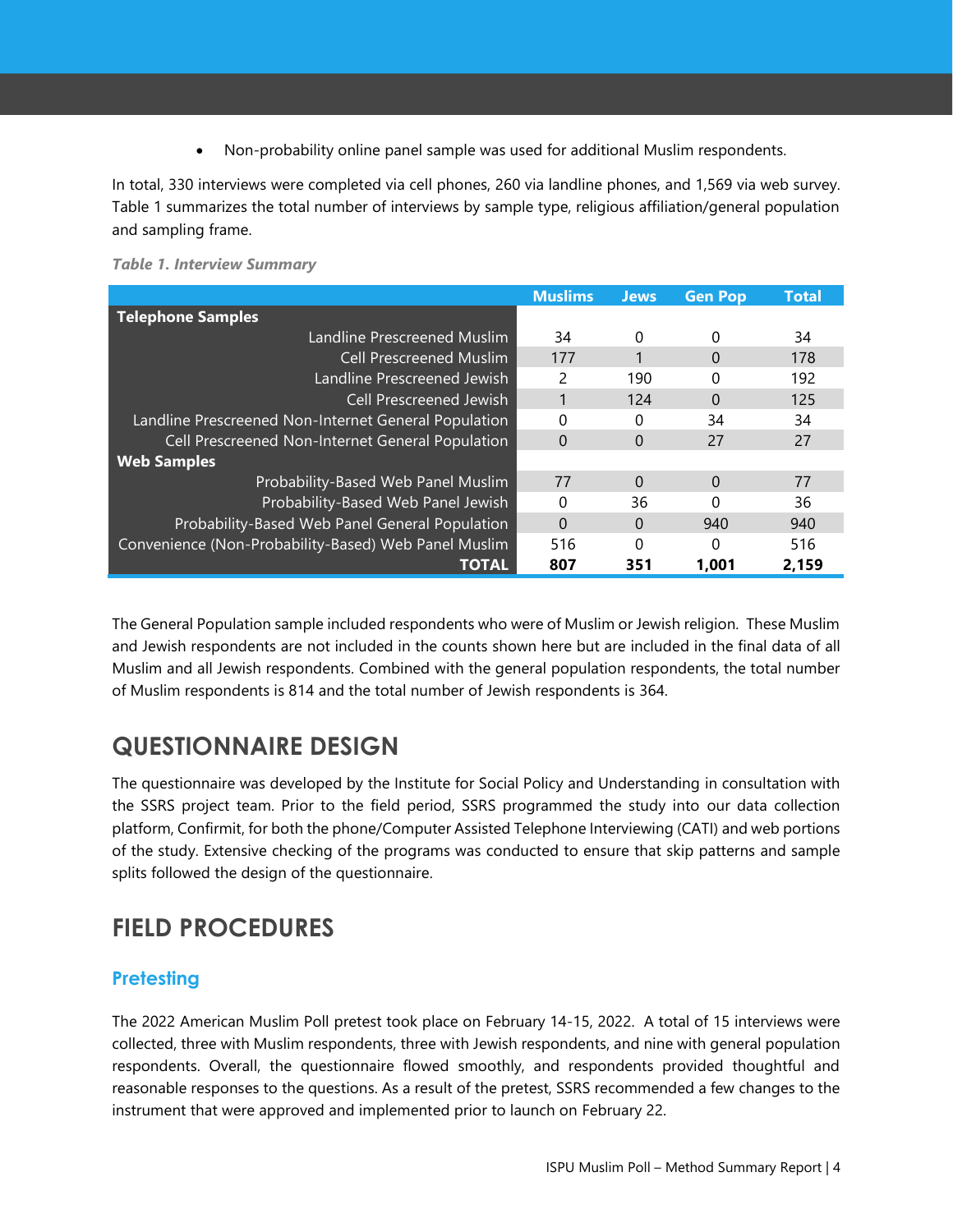#### <span id="page-4-0"></span>**Survey Administration**

The field period for this study was February 22 through March 21, 2022. As a thank you for participating in the survey on the phone and through the probability-based web panel, respondents received approximately \$5 in the form of a check or an electronic gift card<sup>3</sup>.

For the non-probability portion of the study SSRS worked with Lucid to obtain non-probability sample for additional Muslim respondents. Lucid targeted Muslims on their panel. Participants in the non-probability panel are recruited in a variety of ways such as soliciting panel membership via a website partner, referrals, direct enrollments, etc. Lucid also uses a router system. The non-probability panel participants are provided the incentive that is standard for their panel, which is typically less than \$5.

For the phone portion of the study, CATI interviewers received written materials about the survey instrument and formal training for this project. The written materials were provided prior to the beginning of the field period and included an annotated questionnaire that contained information about the goals of the study, as well as detailed explanations as to why questions were being asked, the meaning and pronunciation of key terms, potential obstacles to be overcome in getting good answers to questions, and respondent problems that could be anticipated ahead of time, as well as strategies for addressing the potential problems. Due to the sensitive nature of some of the questions, interviewers were given specific instructions on how to cope with respondents who seemed agitated or distressed by the questions.

Interviewer training was conducted immediately before the survey was fielded. Call center supervisors and interviewers reviewed each question from the questionnaire. Interviewers were given instructions to help them maximize response rates and ensure accurate data collection.

In order to maximize survey response, SSRS enacted the following procedures during the field period:

- An average of seven follow-up attempts were made to contact non-responsive numbers (e.g., no answer, busy, answering machine).
- Each non-responsive number was contacted multiple times, varying the times of day, and the days of the week that call-backs were placed using a programmed differential call rule.
- Interviewers explained the purpose of the study and, when asked, stated as accurately as possible the expected length of the interview (approximately 15-18 minutes).
- Respondents were offered the option of scheduling a call-back at their convenience.
- Specially trained interviewers contacted respondents who had initially refused to participate in the survey and attempted to convert them into completed interviews.
- At the end of the field period (last three days), the incentive was increased to \$10 for Muslim respondents only and voicemails were left where available informing potential respondents of the study.

<sup>&</sup>lt;sup>3</sup> Note the incentive was increased to \$10 during the last three days of field for Muslim respondents only and approximately six number of respondents were provided a \$10 incentive.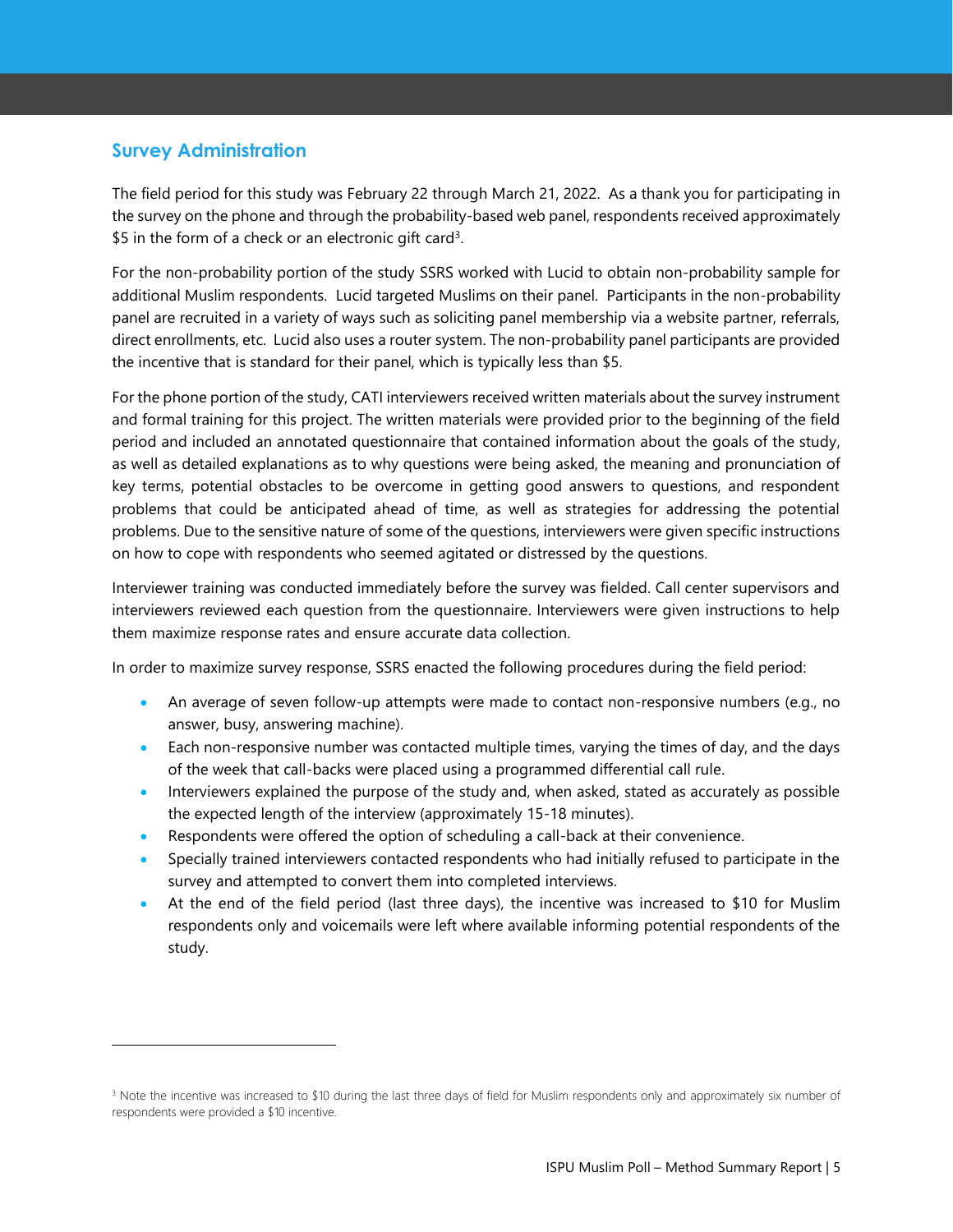#### <span id="page-5-0"></span>**Screening Procedures**

The target population for the Muslim and Jewish portion of the study was specified as people who identify their religion as either Muslim or Jewish. For landline respondents, if the person who answered the phone was neither Muslim nor Jewish, we asked if anyone in the household considered him or herself to be a different religion than the respondent and, if so, what religion that would be. If another household member was Jewish or Muslim, we then asked to speak with that person. If no person in the household fit the religion criteria, we terminated the interview. Any cell phone respondent who was not Muslim or Jewish was immediately screened out of the survey since cell phone respondents are considered individual households for the purposes of the selection process.

The target population for the general population portion of the study was specified as all U.S. adults, age 18+. Religion was not a factor for the general population survey, other collecting this information to allow for minor oversampling of Catholic and White Evangelical respondents. For those general population completes obtained by phone, qualified respondents had to not use and not have access to the Internet.

#### <span id="page-5-1"></span>**Study Completion Rates**

The study completion rates for the ISPU survey were calculated using AAPOR's Response Rate 3 formula.<sup>4</sup> This percentage divides the number of completed interviews in each sampling frame by the estimated number of eligible respondents in that frame. Note that the completion rates for the prescreened sample and the SSRS probability-based web panel are based on the study response and do not include the original study recruitment.

|                                                        | <b>Study Completion Rates</b> |
|--------------------------------------------------------|-------------------------------|
| <b>Telephone Samples:</b>                              |                               |
| Prescreened LL (Muslim and Jewish)                     | 34%                           |
| Prescreened Cell (Muslim and Jewish)                   | 22%                           |
| Prescreened LL (Non-Internet)                          | 27%                           |
| Prescreened Cell (Non-Internet)                        | 18%5                          |
| <b>Overall</b>                                         | 26%                           |
| <b>Web Samples</b>                                     |                               |
| Probability-Based Web Panel (General Population)       | 43%                           |
| Convenience (Non-Probability-Based) Web Panel (Muslim) | $4%^{4}$                      |
| Probability-Based Web Panel (Muslim)                   | 39%                           |
| Probability-Based Web Panel (Jewish)                   | 44%                           |

<span id="page-5-2"></span>*Table 2. Study Completion Rates*

<sup>4</sup> Note that response rates are not possible for convenience web samples as there is not a known initial sample frame, so the study completion rate is provided. The completion rate is calculated as the number of completes divided by (the number of completes + the number of suspends + (the number of those invited but who have not responded \* the eligibility rate)).

<sup>&</sup>lt;sup>5</sup> The prescreened sample and probability-base web panel sample response rates are specific to this study and do not take into account the original Omnibus/recruitment response rates, which are typically around 4%.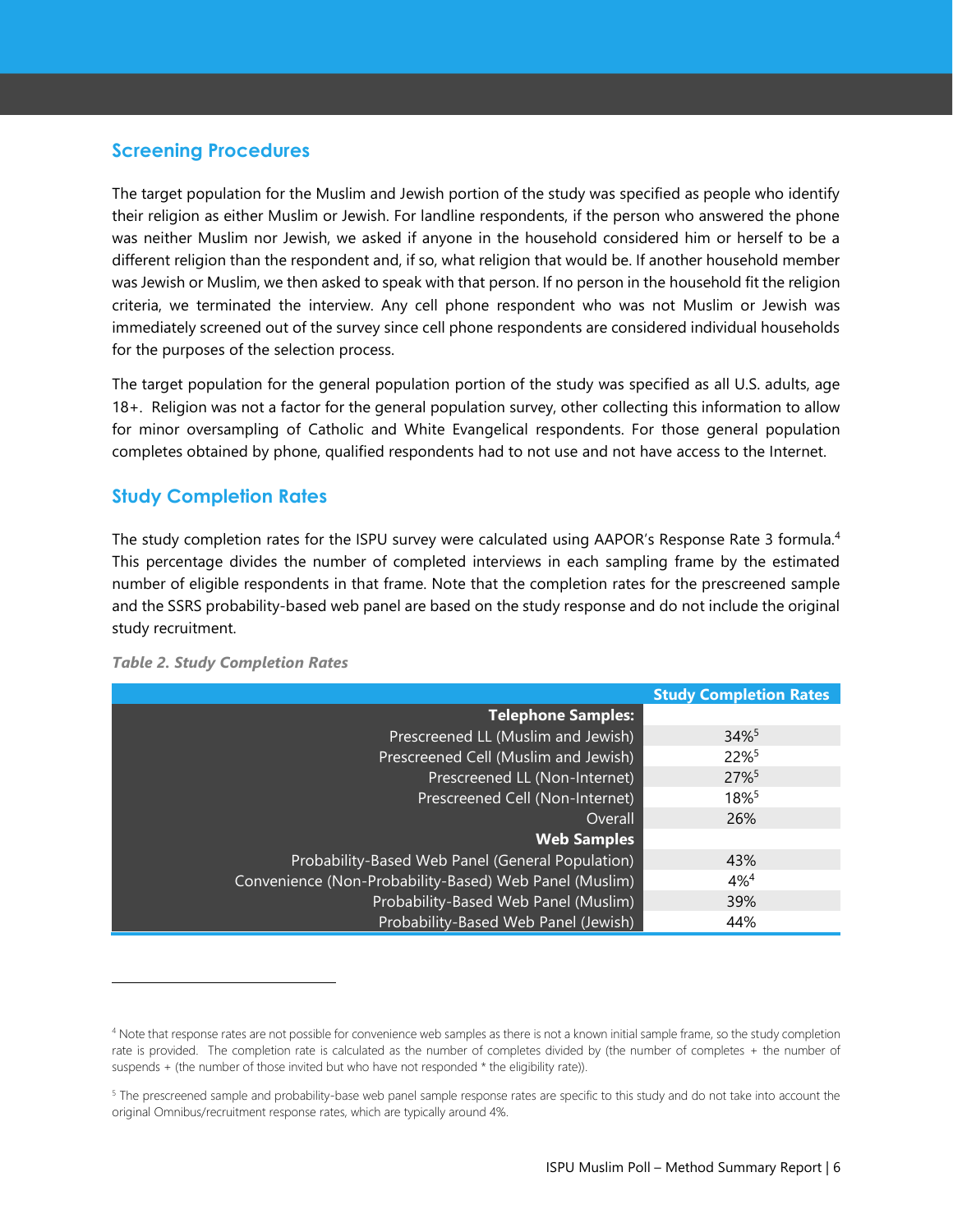The suspend/breakoff rate for 2022, was 12% across all sample sources. The percentage of respondents removed due to quality control measures for 2022, was <1% of respondents across all sample sources.

## <span id="page-6-0"></span>**WEIGHTING PROCEDURES**

<span id="page-6-1"></span>The base weight was computed differently depending on how the sample had been recruited.

#### **Omnibus Recruits**

The base weight for the Omnibus recruits was their original base weight. This base weight accounted for the selection probability of telephone numbers along with the overlapping landline and cell frames. For panelists recruited via landline sample, the base weight also adjusted for selection probabilities based on the number of adults in the household.

#### <span id="page-6-2"></span>**ABS Recruits**

The base weight for ABS recruits was the product of a sampling weight and a household size adjustment. The sampling weight corrected for the disproportionate sample design by adjusting the distribution of the panel across the strata to match the distribution of the ABS frame across the strata. The panel stratification was designed to better represent racial minorities and the political party id distribution across regions in the US.

The sampling weight for the ABS recruits can be expressed as  $ABS\_BASEWT_i = P_i/p_i$  where ABS\_BASEWT was either from original strata distribution or from using the geographic PID strata.  $P_i$  is the proportion of the ABS sample frame in stratum  $i$  and  $p_i$  is the proportion of panelists in stratum *i*.

The household size adjustment was simply the number of adults in the household, capped at 3.

The base weight for the ABS recruits was the product of the sampling weight and the household size adjustment.

$$
ABS\_BW = ABS\_BASEWT \times ADULTS
$$

The unadjusted base weight (UBW) was

$$
UBW = \begin{cases} 0MNI_BW, & \text{cases recruited from SSRS Omnibus} \\ ABS_BW, & \text{cases recruited from ABS sample} \end{cases}
$$

The base weights were standardized by recruitment source to produce the standardized base weight (SBW).

$$
SBW = \begin{cases} UBW \times n_{OMNI} / \sum_{i \in OMNI} UBW_i \,, \\ UBW \times n_{ABS} / \sum_{i \in ABS} UBW_i \,, \end{cases}
$$

cases recruited from SSRS Omnibus

cases recruited from ABS sample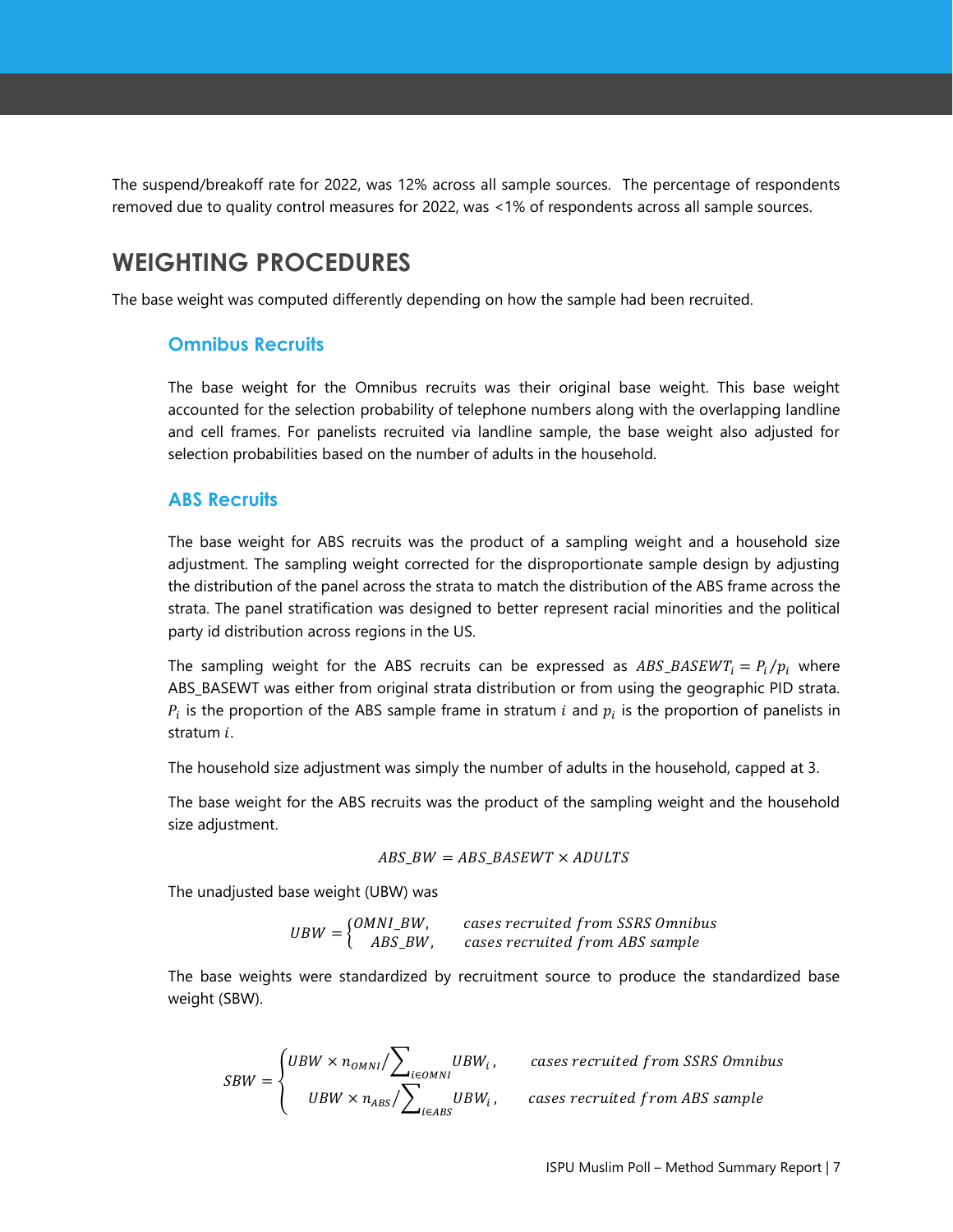#### <span id="page-7-0"></span>**Non-probability sample**

The base weight for the non-probability sample was equal to 1.

#### <span id="page-7-1"></span>**General Population Additional Adjustment**

Finally, an oversample of Catholic and White Evangelical were included for the General Population (GP) survey. An adjustment was made to correct for this oversampling.

#### <span id="page-7-2"></span>**Calibration**

#### <span id="page-7-3"></span>**Jewish and Muslim**

Following application of the above base-weight, the full sample was post-stratified and balanced by key demographics such as gender, age, education, race/ethnicity, marital status, number of adults in the household, region, voter registration, and political party identification within the Jewish and Muslim portions of this study, separately, for the Jewish and Muslim U.S. adult population 18 years of age and older. The sex, age, education, race/ethnicity, marital status, number of adults, and region benchmarks were derived from data collected through the SSRS Omnibus as well as informed by PEW estimates<sup>6</sup> and trends. The voter registration and party ID benchmarks were derived from SSRS Omnibus data and informed by trend.

| Category       | Values           | Parameter | Unweighted | <b>Weighted</b> |
|----------------|------------------|-----------|------------|-----------------|
| Sex            | Male             | 53.1%     | 58.1%      | 55.0%           |
|                | Female           | 46.9%     | 41.9%      | 45.0%           |
|                | 18-29            | 23.2%     | 7.1%       | 20.2%           |
| Age            | $30 - 49$        | 30.4%     | 16.2%      | 29.8%           |
|                | $50 - 64$        | 20.6%     | 23.9%      | 21.0%           |
|                | $65+$            | 25.5%     | 52.7%      | 29.0%           |
|                | HS grad or less  | 24.8%     | 10.3%      | 21.8%           |
| Education      | Some college     | 20.3%     | 15.1%      | 19.4%           |
|                | College+         | 56.5%     | 74.6%      | 58.8%           |
|                | White/Other      | 88.2%     | 95.2%      | 88.5%           |
| Race/Ethnicity | African American | 3.6%      | 1.1%       | 3.8%            |
|                | Hispanic         | 8.2%      | 3.7%       | 7.6%            |

#### <span id="page-7-4"></span>*Table 3a: Jewish Weight Summary*

<sup>6</sup> https://www.pewforum.org/2021/05/11/jewish-americans-in-2020/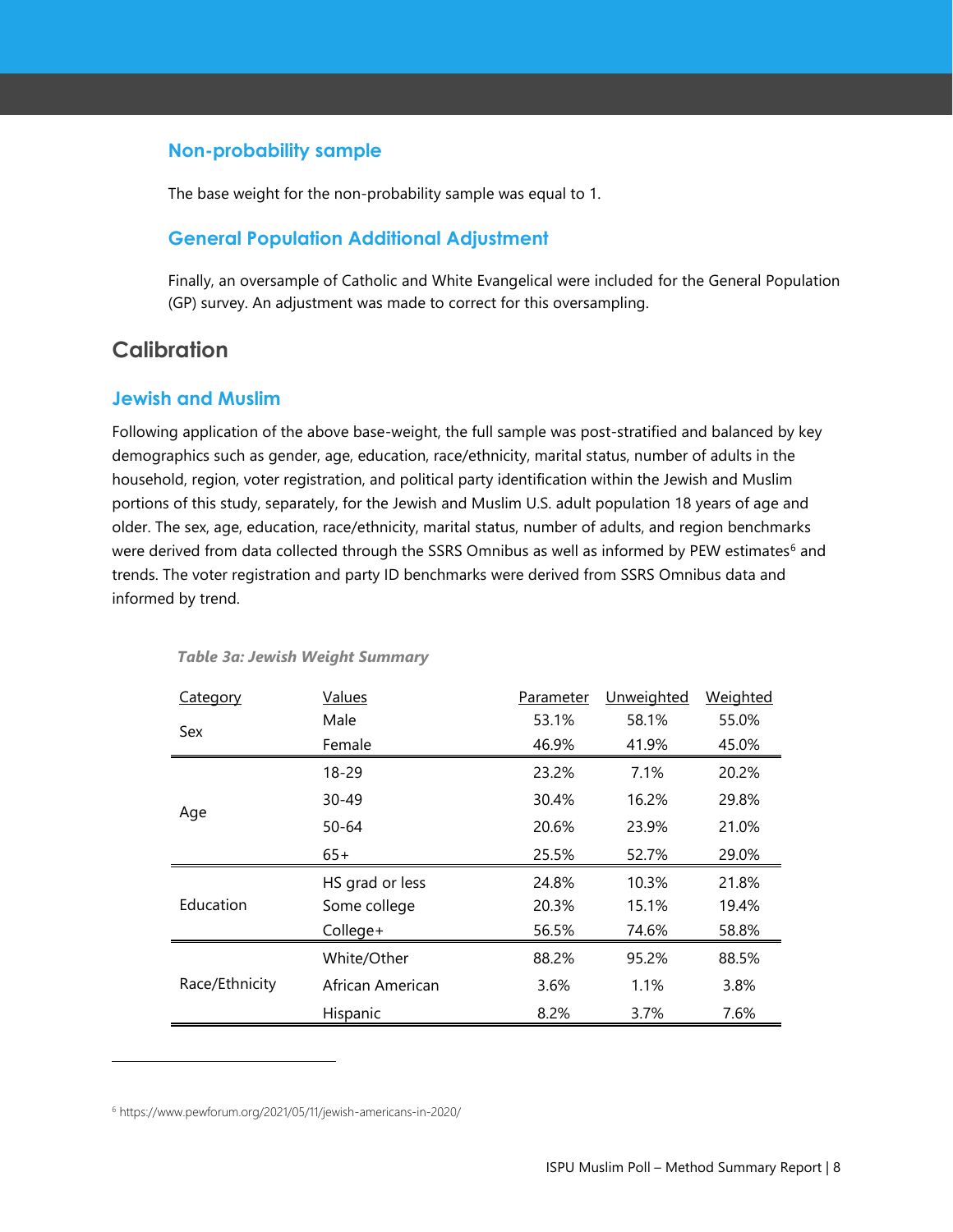| <b>Category</b>    | <b>Values</b>    | Parameter | Unweighted | Weighted |
|--------------------|------------------|-----------|------------|----------|
|                    | Married          | 53.3%     | 53.8%      | 55.8%    |
| Marital status     | Other            | 46.7%     | 46.2%      | 44.2%    |
|                    | One              | 21.0%     | 35.6%      | 23.4%    |
| Adults in HH       | Two              | 52.8%     | 51.0%      | 52.3%    |
|                    | Three+           | 26.6%     | 13.4%      | 24.3%    |
|                    | <b>Northeast</b> | 35.4%     | 47.0%      | 34.6%    |
| Region             | North Central    | 12.8%     | 10.3%      | 13.9%    |
|                    | South            | 27.7%     | 22.5%      | 27.7%    |
|                    | West             | 24.1%     | 20.2%      | 23.8%    |
| Registered to vote | Not registered   | 15.5%     | 2.3%       | 9.7%     |
|                    | Registered       | 84.5%     | 97.7%      | 90.3%    |
| Party ID           | Rep              | 17.8%     | 17.1%      | 18.8%    |
|                    | Dem              | 45.7%     | 59.8%      | 46.8%    |
|                    | Ind/Other        | 36.6%     | 23.1%      | 34.4%    |

#### <span id="page-8-0"></span>*Table 3b: Muslim Weight Summary*

| Category       | <b>Values</b>    | Parameter | Unweighted | Weighted |
|----------------|------------------|-----------|------------|----------|
|                | Male             | 55.6%     | 61.1%      | 55.0%    |
| Sex            | Female           | 44.4%     | 38.9%      | 45.0%    |
|                | 18-29            | 39.0%     | 21.3%      | 38.2%    |
| Age            | $30 - 49$        | 39.7%     | 57.4%      | 40.4%    |
|                | $50 - 64$        | 13.9%     | 13.4%      | 13.9%    |
|                | $65+$            | 7.4%      | 7.9%       | 7.5%     |
|                | LT HS            | 10.0%     | 2.4%       | 9.3%     |
| Education      | HS grad          | 29.2%     | 16.5%      | 28.6%    |
|                | Some college     | 25.0%     | 18.8%      | 25.5%    |
|                | College+         | 35.8%     | 62.3%      | 36.6%    |
|                | White/Other      | 63.8%     | 72.6%      | 64.3%    |
| Race/Ethnicity | African American | 27.7%     | 21.7%      | 27.3%    |
|                | Hispanic         | 8.5%      | 5.7%       | 8.4%     |
| Marital status | Married          | 48.7%     | 62.5%      | 49.4%    |
|                | Other            | 51.3%     | 37.5%      | 50.6%    |
| Adults in HH   | One              | 16.9%     | 20.8%      | 16.5%    |
|                | Two              | 41.4%     | 52.5%      | 42.1%    |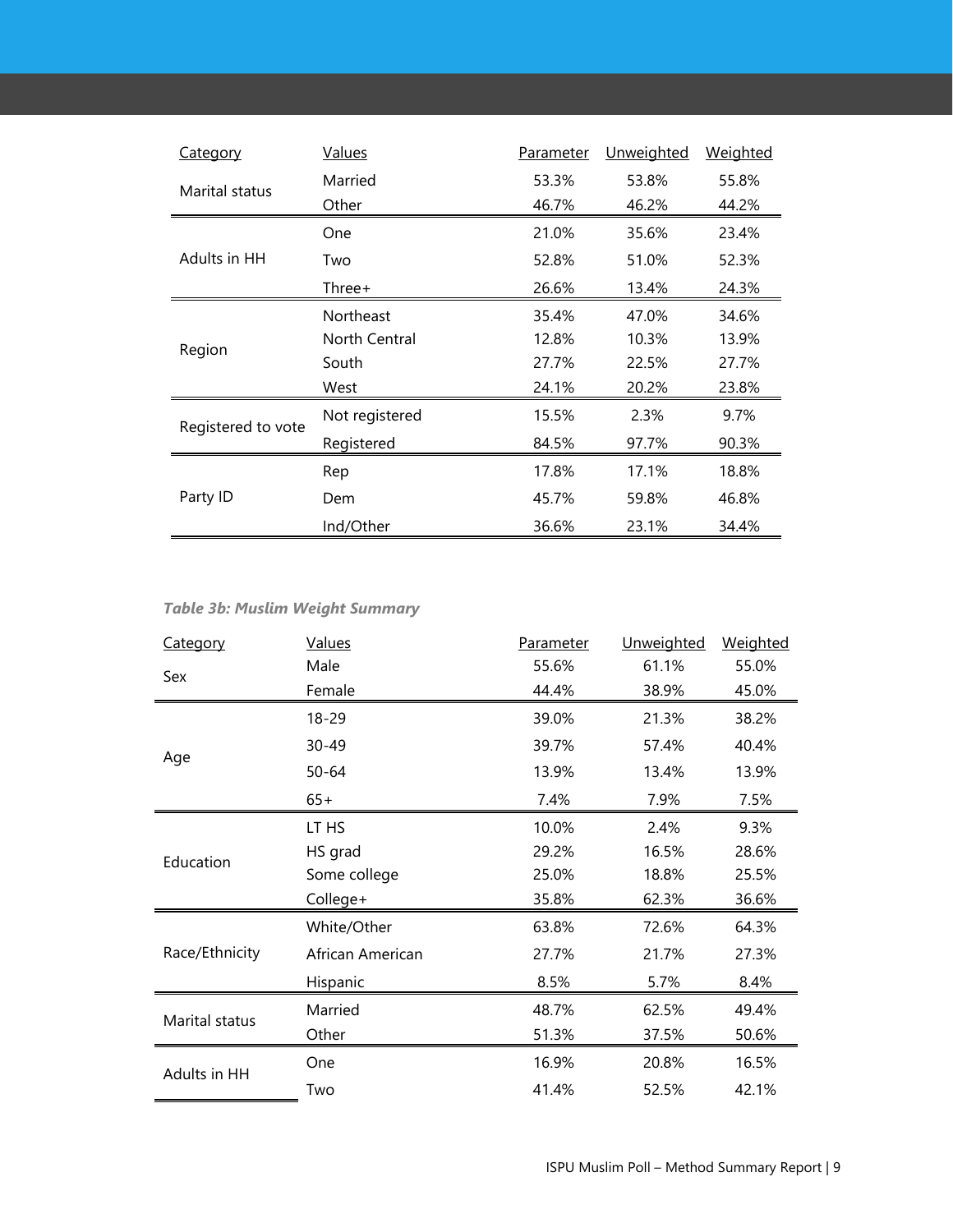|                    | $Three+$         | 41.7% | 26.6% | 41.4% |
|--------------------|------------------|-------|-------|-------|
|                    | <b>Northeast</b> | 30.1% | 31.8% | 29.7% |
|                    | North Central    | 20.5% | 17.2% | 20.6% |
| Region             | South            | 31.6% | 31.7% | 31.7% |
|                    | West             | 17.7% | 19.2% | 18.0% |
| Registered to vote | Not registered   | 33.2% | 14.0% | 32.0% |
|                    | Registered       | 66.8% | 86.0% | 68.0% |
| Party ID           | Rep              | 10.3% | 10.5% | 10.4% |
|                    | Dem              | 46.8% | 60.8% | 47.1% |
|                    | Ind/Other        | 42.9% | 28.6% | 42.5% |

Weight truncation ('trimming'): Weights were trimmed to prevent individual interviews from having too much influence on the final results. The Jewish sample was truncated at the 5<sup>th</sup> and 95<sup>th</sup> percentiles and the Muslim sample was truncated at the  $2^{nd}$  and  $98^{th}$ .

#### <span id="page-9-0"></span>**General Population**

The second stage of the weighting balances the demographic profile of the sample to target population parameters. The sample was balanced to match estimates derived from the 2021 Census Bureau's Current Population Survey (CPS)<sup>7</sup>. The civic engagement benchmark was derived from September 2017 CPS Volunteering and Civic Life Supplement data<sup>8</sup>. The population density came from the Census Planning Database 2020<sup>9</sup>. The internet frequency, party ID, and religion benchmarks came from NPORS annual dataset released by Pew Research<sup>10</sup>. The population parameters used for post-stratification are: gender, age, education, race/ethnicity, Census region, civic engagement, population density, internet frequency, voter registration, party ID, and religion.

Weights were trimmed at the 2nd and 98th percentiles to prevent individual interviews from having too much influence on the final results.

<span id="page-9-1"></span>

|  |  |  |  |  | <b>Table 3c: Gen Pop Weight Summary</b> |
|--|--|--|--|--|-----------------------------------------|
|--|--|--|--|--|-----------------------------------------|

| cateqorv      | Values  | Parameter | Jnweighted | Weiahted |
|---------------|---------|-----------|------------|----------|
| Gender by Age | M 18-29 | 10.3%     | 5.8%       | 10.0%    |

<sup>7</sup> Sarah Flood, Miriam King, Renae Rodgers, Steven Ruggles, J. Robert Warren and Michael Westberry. Integrated Public Use Microdata Series, Current Population Survey: Version 9.0 [dataset]. Minneapolis, MN: IPUMS, 2021. https://doi.org/10.18128/D030.V9.0

<sup>&</sup>lt;sup>8</sup> Civically engaged respondents are defined as those who have volunteered in the past 12 months or who talk to their neighbors daily. https://www.census.gov/programs-surveys/cps/about/supplemental-surveys.html

<sup>9</sup> https://www.census.gov/topics/research/guidance/planning-databases/2020.html

<sup>10</sup> https://www.pewresearch.org/methods/fact-sheet/national-public-opinion-reference-survey-npors/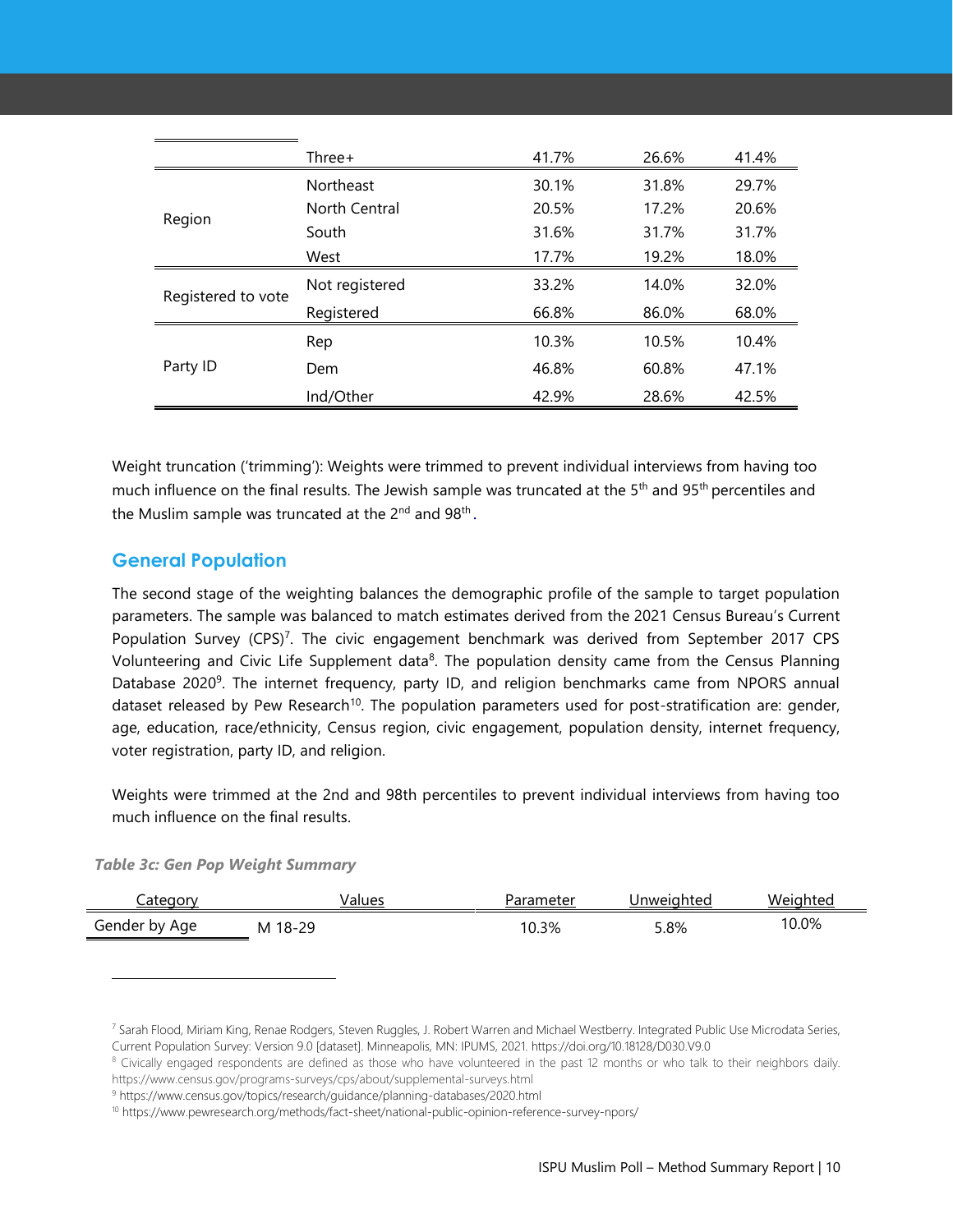|                     | M 30-49               | 16.5% | 14.6% | 17.1% |
|---------------------|-----------------------|-------|-------|-------|
|                     | M 50-64               | 11.8% | 11.6% | 11.6% |
|                     | M 65+                 | 9.9%  | 13.9% | 9.8%  |
|                     | F 18-29               | 10.0% | 10.5% | 10.5% |
|                     | F 30-49               | 16.7% | 19.4% | 17.2% |
|                     | F 50-64               | 12.7% | 10.9% | 11.8% |
|                     | $F 65+$               | 12.1% | 13.4% | 12.0% |
|                     | LT HS                 | 9.6%  | 5.2%  | 8.2%  |
| Education           | HS Grad               | 28.3% | 22.5% | 27.0% |
|                     | Some college          | 27.1% | 32.2% | 28.5% |
|                     | College grad +        | 35.0% | 40.2% | 36.3% |
|                     | M HS grad or less     | 19.5% | 11.5% | 18.0% |
|                     | M Some college        | 12.7% | 13.5% | 13.3% |
|                     | M College +           | 16.3% | 20.9% | 17.1% |
| Gender by Education | F HS grad or less     | 18.4% | 16.2% | 17.2% |
|                     | F Some college        | 14.4% | 18.7% | 15.1% |
|                     | F College +           | 18.8% | 19.3% | 19.2% |
|                     | 18-29 HS grad or less | 8.3%  | 4.4%  | 8.0%  |
|                     | 18-29 Some college    | 7.0%  | 5.6%  | 7.3%  |
|                     | 18-29 College +       | 4.9%  | 6.3%  | 5.2%  |
|                     | 30-49 HS grad or less | 10.9% | 9.2%  | 11.2% |
|                     | 30-49 Some college    | 8.2%  | 10.2% | 8.6%  |
| Age by Education    | 30-49 College +       | 14.1% | 14.6% | 14.5% |
|                     | 50-64 HS grad or less | 9.4%  | 5.1%  | 7.6%  |
|                     | 50-64 Some college    | 6.3%  | 8.4%  | 6.7%  |
|                     | 50-64 College +       | 8.8%  | 9.0%  | 9.1%  |
|                     | 65+ HS grad or less   | 9.3%  | 9.0%  | 8.4%  |
|                     | 65+ Some college      | 5.5%  | 8.0%  | 5.8%  |
|                     | 65+ College +         | 7.2%  | 10.3% | 7.6%  |
|                     | White non-Hisp        | 62.5% | 68.6% | 62.3% |
| Race/Ethnicity      | Black non-Hisp        | 12.0% | 10.9% | 12.1% |
|                     | Hispanic              | 16.9% | 13.3% | 16.9% |
|                     | Other non-Hisp        | 8.6%  | 7.2%  | 8.6%  |
|                     | Northeast             | 17.2% | 18.0% | 16.6% |
| Region              | Midwest               | 20.6% | 22.3% | 21.0% |
|                     | South                 | 38.3% | 39.1% | 38.4% |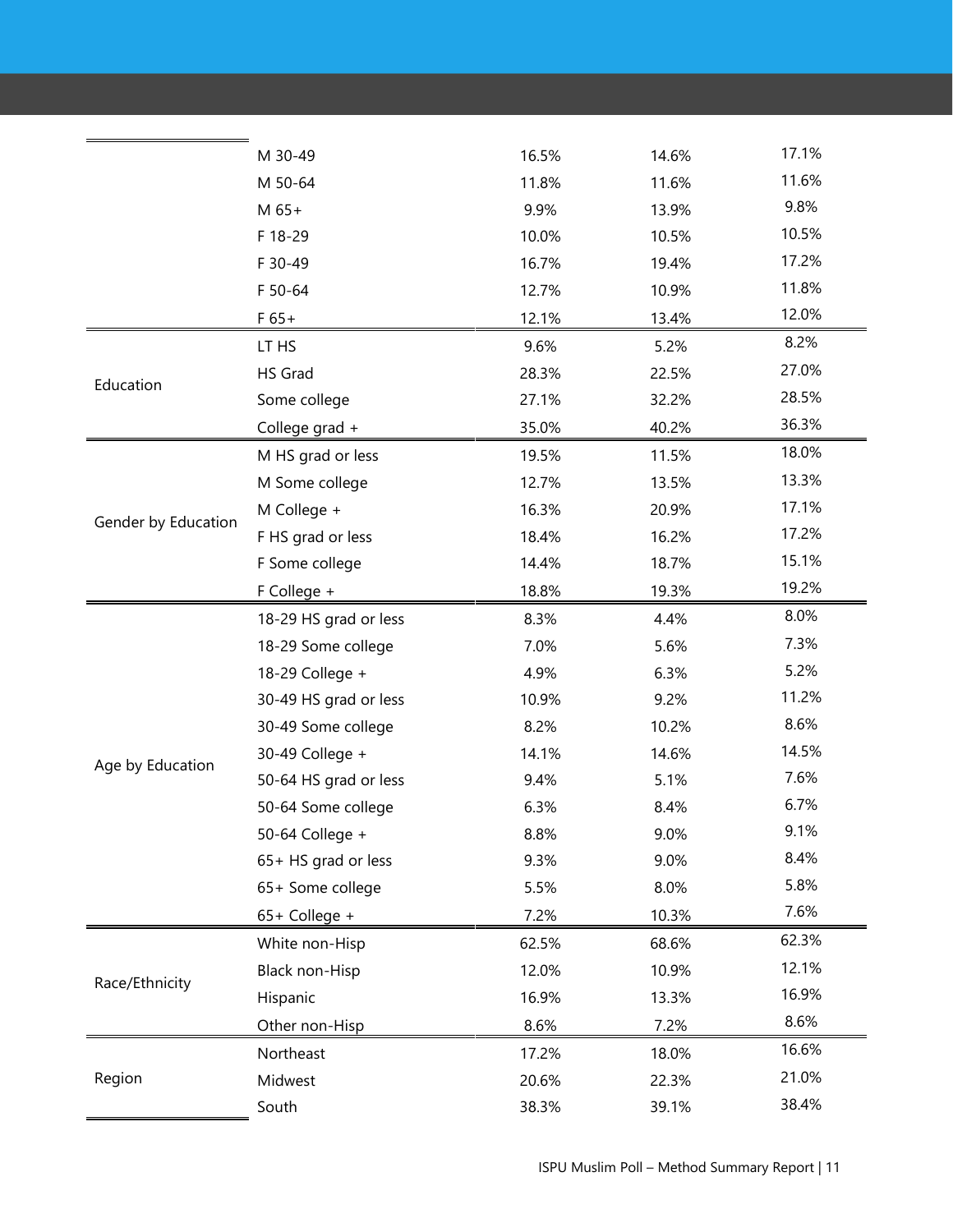|                    | West                          | 23.9% | 20.7% | 23.9% |
|--------------------|-------------------------------|-------|-------|-------|
|                    | Not engaged                   | 65.5% | 55.8% | 63.8% |
| Civically Engaged  | Civically engaged             | 34.5% | 44.2% | 36.2% |
|                    | 1 Lowest 20%                  | 20.0% | 18.3% | 20.0% |
|                    | $\overline{c}$                | 20.0% | 20.5% | 20.5% |
| Density            | 3                             | 20.0% | 22.4% | 20.5% |
|                    | 4                             | 20.0% | 20.9% | 20.1% |
|                    | 5 Highest 20%                 | 20.0% | 18.0% | 18.8% |
|                    | Almost constantly             | 39.5% | 50.8% | 41.4% |
|                    | Several times a day           | 44.6% | 38.9% | 45.3% |
| Internet Frequency | About once a day              | 5.5%  | 2.9%  | 5.5%  |
|                    | Several x per wk / Less often | 6.8%  | 1.3%  | 4.2%  |
|                    | Not an internet user          | 3.6%  | 6.1%  | 3.6%  |
|                    | Yes                           | 77.3% | 91.7% | 79.6% |
| Voter Registration | Not regist/no response        | 22.7% | 8.3%  | 20.4% |
| Party ID           | Rep                           | 27.1% | 30.5% | 27.8% |
|                    | Dem                           | 31.6% | 32.2% | 31.7% |
|                    | Ind/Other                     | 41.3% | 37.4% | 40.5% |
|                    | Affiliated                    | 69.0% | 74.1% | 68.5% |
| Religion           | Not affiliated                | 31.0% | 25.9% | 31.5% |

## <span id="page-11-0"></span>**Effects of Sample Design on Statistical Inference**

Post-data collection statistical adjustments require analysis procedures that reflect departures from simple random sampling. SSRS calculates the effects of these design features so that an appropriate adjustment can be incorporated into tests of statistical significance when using these data. The so-called "design effect" or *deff* represents the loss in statistical efficiency that results from a disproportionate sample design and systematic non-response. The total sample design effect for the Gen Pop survey is 1.81, and for the Jewish and Muslim portions of 2.47 and 2.01, respectively.

SSRS calculates the composite design effect for a sample of size n, with each case having a weight, w, as:<sup>11</sup>

$$
deff = \frac{n \sum w^2}{(\sum w)^2}
$$

<sup>11</sup> Kish, L. (1992). Weighting for Unequal Pi. Journal of Official Statistics, Vol. 8, No.2, 1992, pp. 183-200.